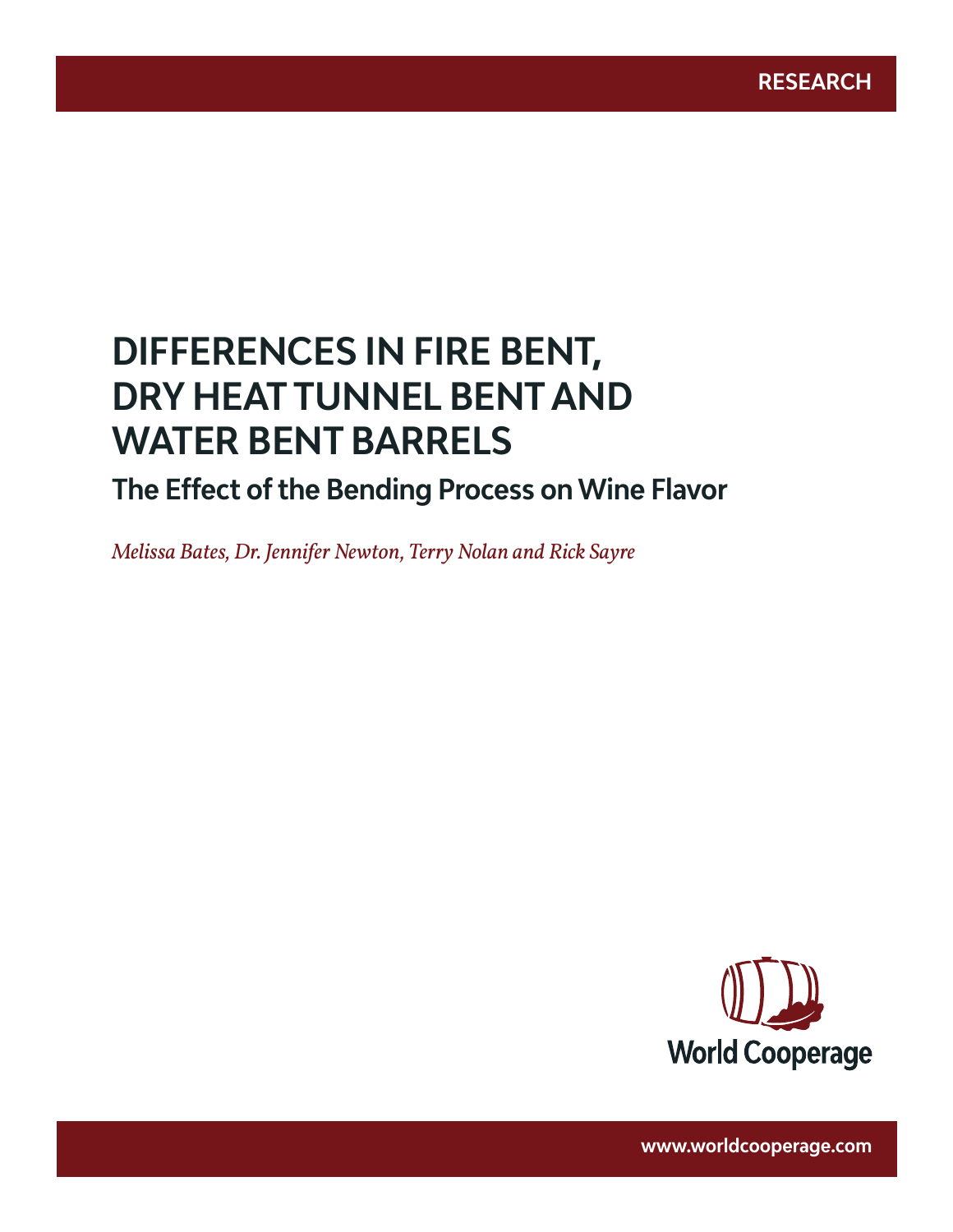# **ABSTRACT**

Different cooperage practices exist. In this trial stave bending techniques were compared and contrasted. Three wineries participated. Benziger Family Winery used American oak barrels that were fire bent or dry heat tunnel bent. Sebastiani Vineyards used American oak barrels that were fire bent or hot water bent. Both produced Chardonnay wine sur lie. The wines were assessed using sensory panels. Rodney Strong used French oak barrels whose staves were bent either by fire, dry heat or hot water to make Pinot Noir wine. The wine from these barrels was blended and tested for chemical analysis.

# **INTRODUCTION**

In 1996 we began researching how various coopering techniques affected wine flavor. We have continued this research by studying different stave bending techniques. Three techniques are currently in use—fire bending, dry heat tunnel bending and hot water bending.

Fire bending involves assembling unbent staves into a tepee shape using iron rings to hold the staves in place. The unbent staves are placed over a fire pot fueled with oak pieces and then heated for approximately 20 minutes which softens the fibers, allowing the staves to be bent into shape. Then the barrels are toasted over oak fires for 45 minutes.

Water bent barrels are made by placing a complete set of staves in water heated to 180°C. After 30 minutes they are quickly removed and assembled into the shape of a barrel. The barrel is then toasted for a full 45 minutes.

To bend staves using dry heat tunnels, a barrel is raised and then heated in two tunnels heated with oak fires. After heating in the first tunnel, pressure is applied to the open end, and the staves are pulled together by a windlass machine. To set the bend in the staves, the barrels pass through a second dry fire tunnel. Then the barrels are toasted over oak fires for 45 minutes.







At our last Symposium we compared Chardonnay made in barrels built with water, fire and dry heat bent staves. The results showed a clear preference for fire bent staves. The findings were not as decisive when water and dry heat tunnel bending were compared. To investigate this area of coopering further we joined with Sebastiani Vineyards, Benziger Family Winery and Rodney Strong Vineyards to include white and red wine varieties.

### **MATERIALS AND METHODS**

The Benziger Family Winery crushed Chardonnay grapes from Bryton Vineyards, Carneros on September 11, 1997. Prior to fermenting, they added 1 lb/1000 gal Bentonite, 1/2 lb/1000 gal DAP, 1/2 lb/1000 gal Nutrex. The juice was fermented with Cote de Blanc yeast, 1.5 lbs/1000 gal and fermentation lasted 25 days. During fermentation 1 lb/1000 gal DAP was added. At the end of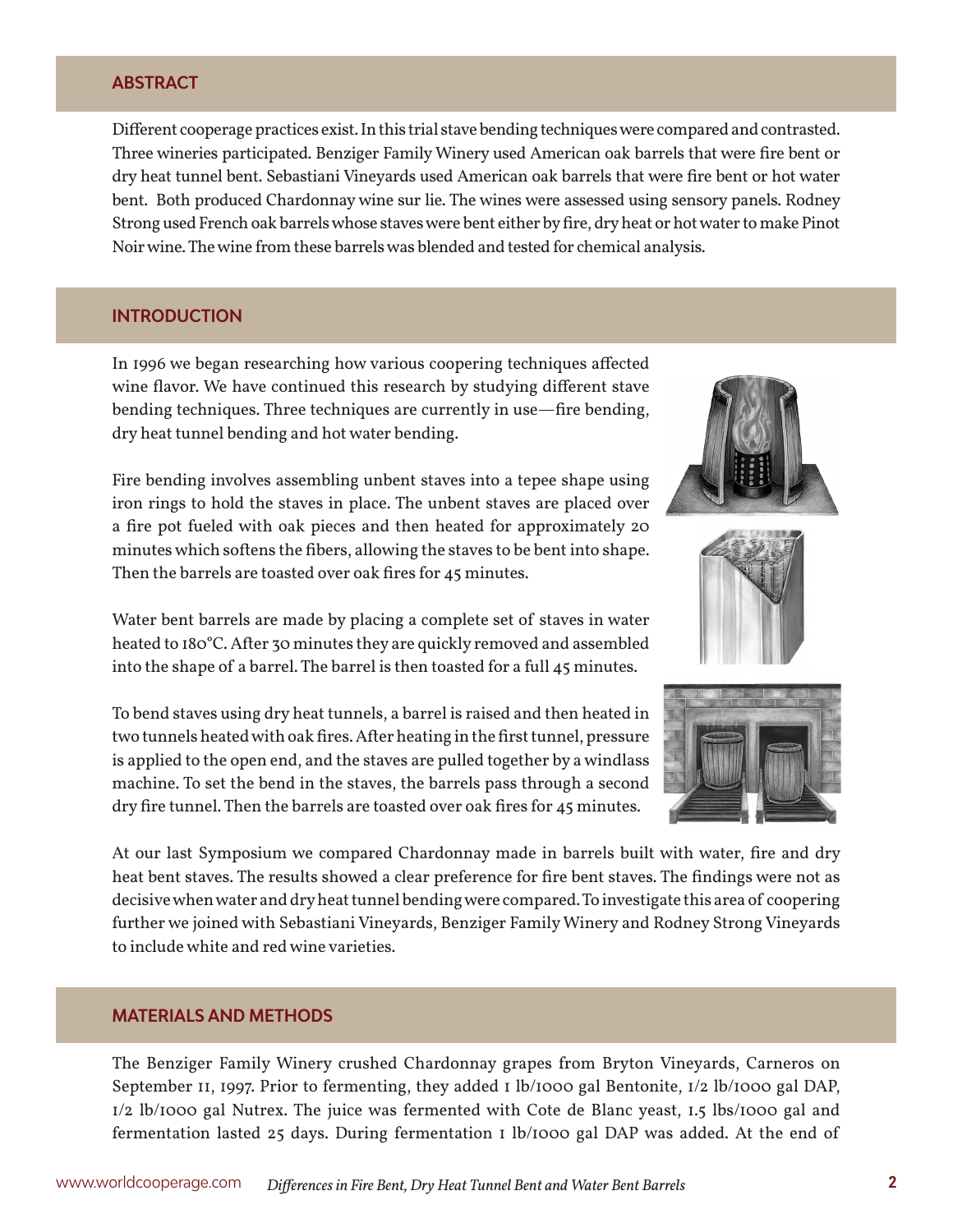fermentation 45 ppm KMBS was added. American oak seasoned for 24 months was made into barrels either with staves bent with open fires or a heated tunnel. There were 6 barrels in each set. Their toast level was medium. Wine was oak matured for 6 months.

Sebastiani Vineyards crushed Chardonnay grapes from Soracco Vineyard (Russian River Valley) and Madrone Ranch (Sonoma Valley) on October 8, 1998. Prior to fermenting 1 lb/1000 gal of bentonite was added for cold settling. Fermentation lasted 7 days. Fermentation additions made to racked tank, prior to barrel fill were: 1.5 lbs / 1000 gal Prisse de Mousse (Gist Brocades), 4 lbs / 1000 gal diammonium phosphate and 1 lbs/1000 gal Tastone 154 (Red Star yeast nutrient). Malolactic fermentation continued through January. The wine was topped and stirred January, February and April. American oak seasoned for 24 months was made into barrels either with staves bent with open fires or hot water. Lot sizes were 38 barrels for Sonoma fire bent, 40 barrels for Sonoma water bent, 46 barrels for Lodi fire bent and 10 barrels for Lodi water bent. Their toast level was medium plus. All lots were treated and stored under identical conditions. Wine was oak matured for 200 days.

Rodney Strong crushed Pinot Noir grapes from the Estate River East Vineyard, Sonoma County on September 12, 1997. They added 30 ppm SO2 and 0.15 tartaric acid at the crusher. Two days after crushing 1 ounce Color Pro Enzymes was added. The juice was cold soaked for 3 days, then fermented in a 4,000 gallon closed top stainless steel tank for 5 days. The yeast used was RC212 Lalvin. Temperatures started at 55°F and peaked at 85-90°F. The wine was pumped over 6-7 days, 3 times per day for 1 hour. A sprinkling device was used. French oak was made into staves then bent into barrels by using fire, hot water and heat tunnels. Six barrels of each type were made. The toast level was medium.

| <b>Table 1: Harvest data of juice</b> |          |                  |                      |                    |
|---------------------------------------|----------|------------------|----------------------|--------------------|
|                                       | Benziger | Rodney<br>Strong | Sebastiani<br>Sonoma | Sebastiani<br>Lodi |
| Total acidity $(g/I)$ 5.5             |          | 6.7              | 8.5                  | 7.6                |
| Brix (°B) 22.8                        |          | 23.8             | 23.3                 | 23.8               |
|                                       | pH 3.44  | 3.41             | 3.4                  | 3.58               |
| Solids (%) 0.55                       |          |                  |                      |                    |

# **RESULTS**

| Table 2: Wine analysis at bottling |                      |                              |                      |       |                    |       |
|------------------------------------|----------------------|------------------------------|----------------------|-------|--------------------|-------|
|                                    | Benziger<br>12/11/97 | Rodney<br>Strong<br>10/20/98 | Sebastiani<br>Sonoma |       | Sebastiani<br>Lodi |       |
|                                    |                      |                              | Fire                 | Water | Fire               | Water |
| Alcohol (% v/v) 14.21              |                      | 13.9                         | 13.68                | 13.76 | 13.93              | 13.74 |
| Total acidity (g/l) 6.1            |                      | 5.6                          | 5.35                 | 5.20  | 5.50               | 5.50  |
| Volatile acidity (g/l) 0.46        |                      | 0.40                         | 0.43                 | 0.39  | 0.68               | 0.67  |
| Free SO <sub>2</sub> (ppm) 30      |                      | 25                           | 20                   | 18    | 23                 | 28    |
| Total SO <sub>2</sub> (ppm) 73     |                      | 85                           | 80                   | 90    | 80                 | 82    |
|                                    | pH 3.62              | 3.61                         | 3.6                  | 3.55  | 3.6                | 3.65  |
| Residual sugar (%)                 | 0.15                 | 0.15                         | 0.05                 | 0.08  | 0.01               | 0.01  |

www.worldcooperage.com *Differences in Fire Bent, Dry Heat Tunnel Bent and Water Bent Barrels* **3**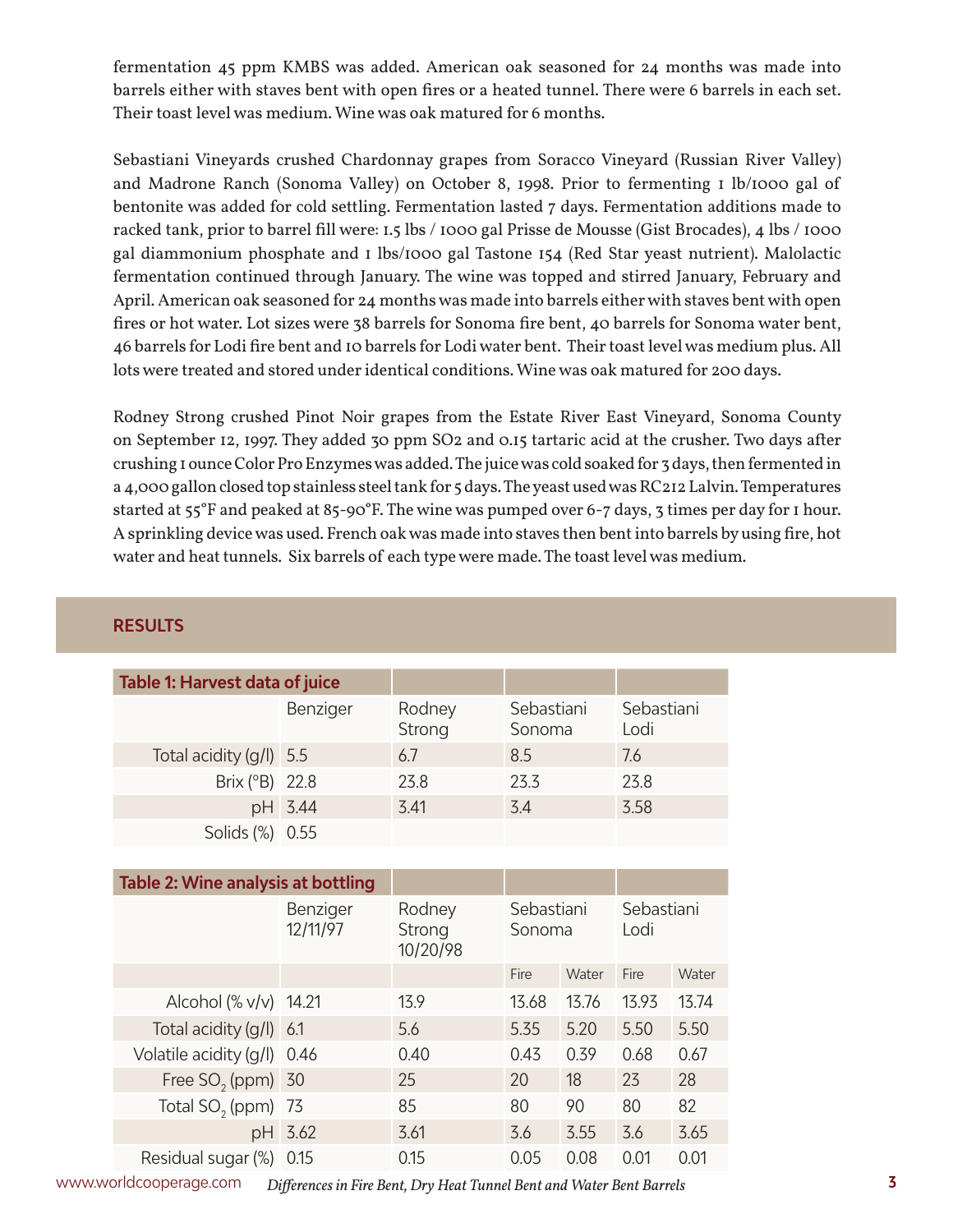| Table 3: Chemical analysis of Benziger's Chardonnay wine aged in<br><b>American oak</b> |                       |                          |  |
|-----------------------------------------------------------------------------------------|-----------------------|--------------------------|--|
|                                                                                         | Dry Heat Bent<br>mg/L | <b>Fire Bent</b><br>mg/L |  |
| Gallic acid                                                                             | 1.89                  | 1.81                     |  |
| Hydroxy methyl furfural                                                                 | 2.15                  | 2.14                     |  |
| Furfural                                                                                | 5.55                  | 6.28                     |  |
| 5-methyl furfural                                                                       | 0.7                   | 0.74                     |  |
| Vanillic acid                                                                           | 0.33                  | 0.36                     |  |
| Syringic acid                                                                           | 1.02                  | 1.37                     |  |
| Ellagic acid                                                                            | 3.07                  | 2.66                     |  |
| Vanillin                                                                                | 0.32                  | 0.4                      |  |
| Syringaldehyde                                                                          | 0.37                  | 0.4                      |  |
| Coniferaldehyde                                                                         | 0.03                  | 0.03                     |  |
| Sinapaldehyde                                                                           | 0.05                  | 0.04                     |  |
| Trans-lactone                                                                           | 0.187                 | 0.024                    |  |
| Cis-lactone                                                                             | 0.346                 | 0.173                    |  |
| Myricetin                                                                               | 0.04                  | 0.06                     |  |
| Quercetin                                                                               | 0.25                  | 0.39                     |  |
| 3,4 Dihydroxybenzoic acid                                                               | 0.82                  | 0.91                     |  |
| Catechin                                                                                | 4.15                  | 5.36                     |  |
| Epicatechin                                                                             | 1.42                  | 0.59                     |  |
| Chlorogenic acid                                                                        | 3.73                  | 4.25                     |  |
| Caffaeic acid                                                                           | 1.97                  | 3.03                     |  |
| Phenol                                                                                  | 0.25                  | 0.27                     |  |
| Guaiacol                                                                                | 2.05                  | 1.4                      |  |
| M/P-cresol                                                                              | 2.61                  | 3.83                     |  |
| O-cresol                                                                                | 2.13                  | 1.8                      |  |
| 4-methyl guaiacol                                                                       | $\mathbf{0}$          | $\mathbf 0$              |  |
| 4-ethyl phenol                                                                          | $\overline{0}$        | $\overline{0}$           |  |
| 4-ethyl guaiacol                                                                        | $\overline{0}$        | $\overline{0}$           |  |

A composite sample of Benziger's Chardonnay wine was analyzed for wood extractives, smoke components and wine phenolics. The chemical analysis is given in Table 3.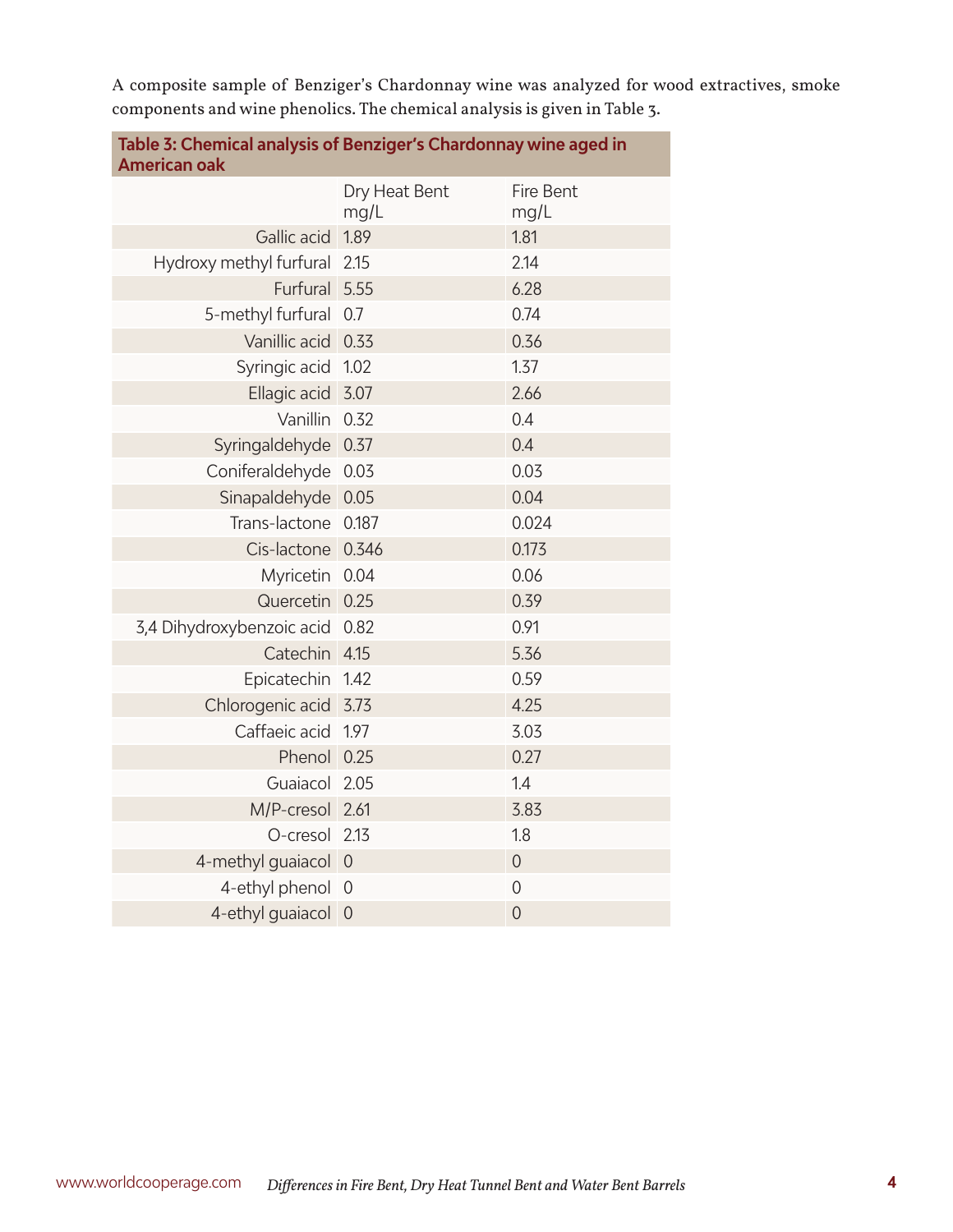Figure 1 is a bar graph comparing the lignin degradation products of the two wines. The wine matured in the fire bent barrels had more lignin degradation products than the dry heat bent sample. The wine made from the fire bent barrels contained nearly 25% more vanillin than the wine from the tunnel bent barrels. Vanillin is a good complexing agent. It can help bring flavors together, thus making the wine and wood flavors integrate better.



## *Figure 1: Lignin degradation products in wine matured in fire or dry heat bent barrels*

The level of ellagic acid indicates the level of oak tannins released into the wine. Ellagic and gallic acid are released upon the hydrolysis of oak tannins. These compounds are also present in unoaked wine, but unoaked wine contains significantly less ellagic acid than gallic. Figure 2 shows the ellagic content of these wines. The wine made in the dry heat bent barrels contained slightly more oak tannin than the fire bent sample.

### *Figure 2: Oak tannins in Chardonnay wine matured in fire or dry heat bent barrels*



The tunnel bent barrel's wine contained considerably more oak lactone than the fire bent (see Figure 3). Lactones are formed with mild heat but can be destroyed with intense heat. Their woody or coconut aroma is sometimes undesirable in wine. Further investigation is warranted to determine if the bending process can control their levels.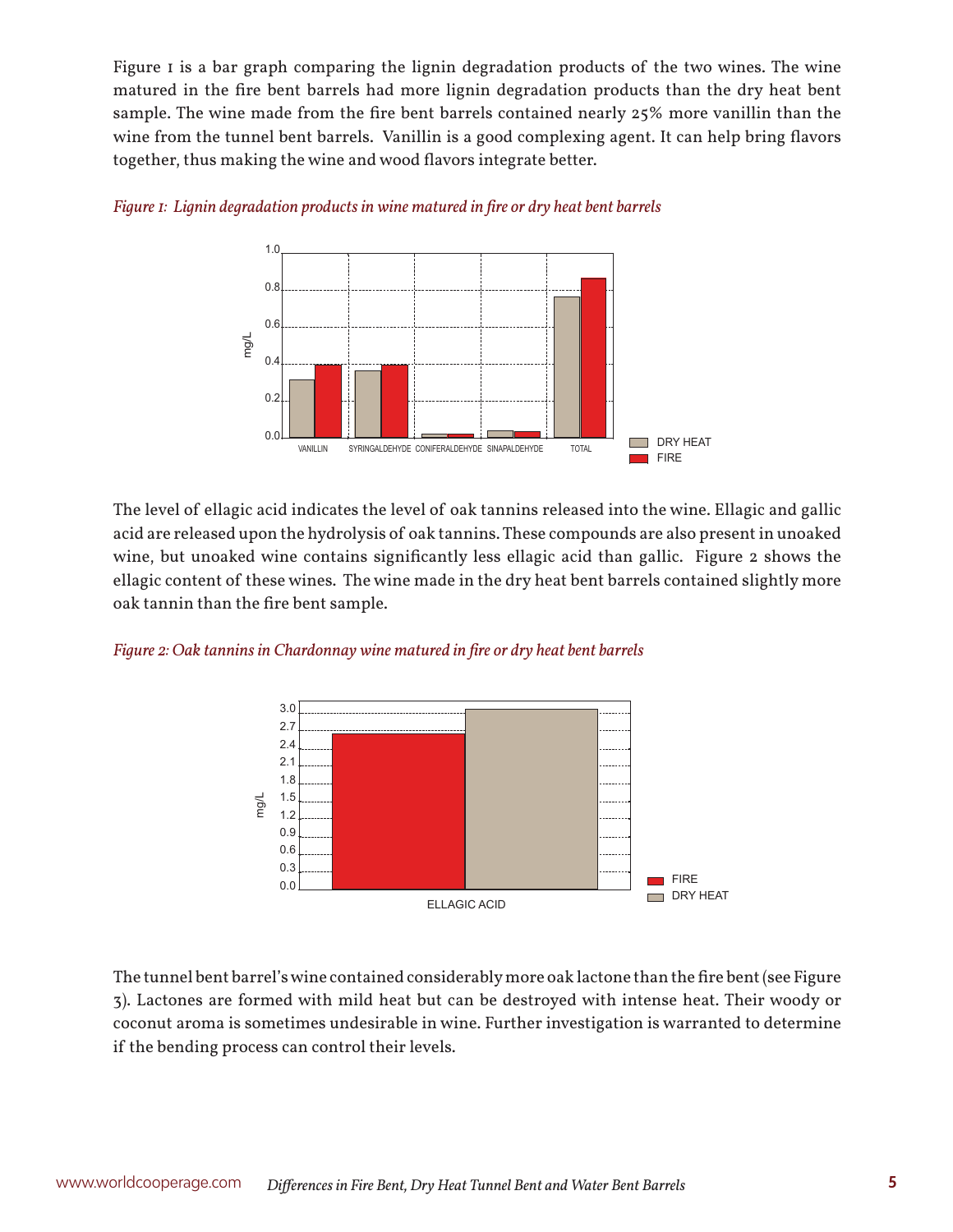*Figure 3: Oak lactones present in Chardonnay wine matured in fire or dry heat bent barrels*



During barrel formation, toasty aroma compounds are formed by the thermal degradation of the wood's hemicellulose polymers. In these samples the fire bent barrels released more hemicellulose breakdown compounds than the dry heat bent (see figure 4). This should have made a sweeter, toastier wine.



*Figure 4: Toasty aroma compounds in Chardonnay wine matured in fire or dry heat bent barrels*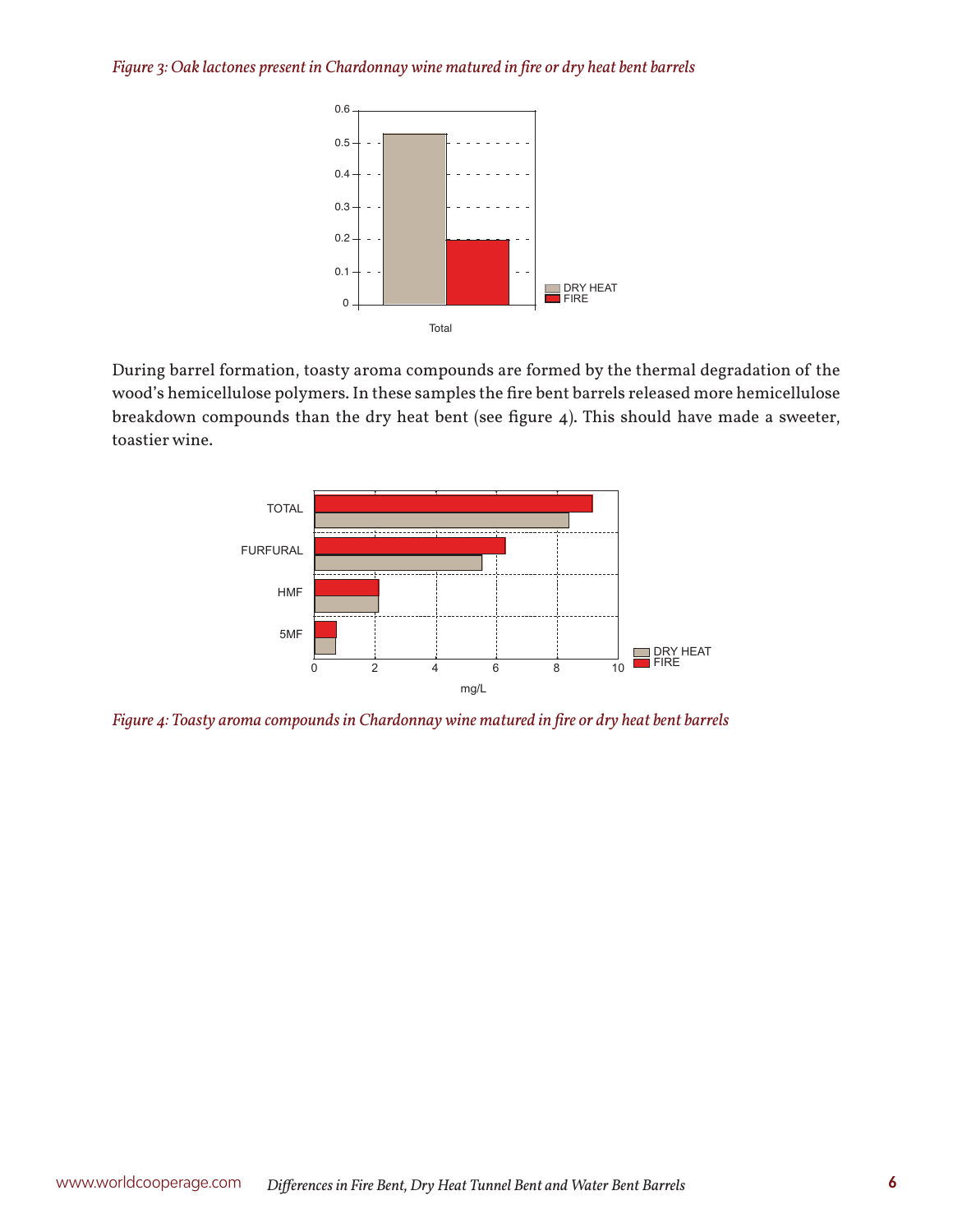| Table 4: Chemical analysis of Rodney Strong's Pinot Noir wine aged in French oak |               |                   |                |
|----------------------------------------------------------------------------------|---------------|-------------------|----------------|
|                                                                                  | Dry Heat Bent | <b>Water Bent</b> | Fire Bent      |
|                                                                                  | mg/L          | mg/L              | mg/L           |
| Gallic acid                                                                      | 32.8          | 37.0              | 35.0           |
| Hydroxy methyl furfural 0.23                                                     |               | 0.19              | 0.17           |
| Furfural 0.36                                                                    |               | 0.4               | 0.41           |
| 5-methyl furfural 0.42                                                           |               | 0.47              | 0.38           |
| Vanillic acid 0.46                                                               |               | 0.39              | 0.67           |
| Syringic acid 9.51                                                               |               | 9.05              | 9.94           |
| Ellagic acid 28.1                                                                |               | 29.6              | 31.4           |
| Vanillin 0.22                                                                    |               | 0.20              | 0.23           |
| Syringaldehyde 6.67                                                              |               | 6.93              | 9.32           |
| Coniferaldehyde 0.58                                                             |               | 0.69              | 0.59           |
| Sinapaldehyde 0.12                                                               |               | 0.09              | 0.16           |
| Trans-lactone 0.05                                                               |               | 0.08              | 0.04           |
| Cis-lactone 0.25                                                                 |               | 0.10              | 0.13           |
| Myricetin 0.59                                                                   |               | 0.60              | 0.35           |
| Quercetin 1.07                                                                   |               | 1.32              | 1.23           |
| 3,4 Dihydroxybenzoic acid 0.39                                                   |               | 0.39              | 0.61           |
| Catechin 8.54                                                                    |               | 14.23             | 10.3           |
| Epicatechin 15.4                                                                 |               | 19.0              | 17.2           |
| Chlorogenic acid 0.92                                                            |               | 0.91              | 1.29           |
| Caffaeic acid 21.2                                                               |               | 20.0              | 20.9           |
| Phenol 1.22                                                                      |               | 1.61              | 1.28           |
| Guaiacol 0.55                                                                    |               | 0.57              | 0.56           |
| M/P-cresol 3.66                                                                  |               | 3.21              | 3.36           |
| O-cresol 1.76                                                                    |               | 1.93              | 1.81           |
| 4-methyl guaiacol < 0.01                                                         |               | < 0.01            | < 0.01         |
| 4-ethyl phenol 0.05                                                              |               | 0.05              | 0.04           |
| 4-ethyl guaiacol 0                                                               |               | $\overline{0}$    | $\overline{0}$ |
| Absorbancy at 320nm 1.68                                                         |               | 1.63              | 1.61           |
| Absorbancy at 420nm 0.21                                                         |               | 0.195             | 0.195          |
| Absorbancy at 520nm 0.215                                                        |               | 0.195             | 0.205          |

Composite samples of Rodney Strong's Pinot Noir wine were analyzed for wood extractives, smoke components and wine phenolics. The chemical analysis is given in Table 4.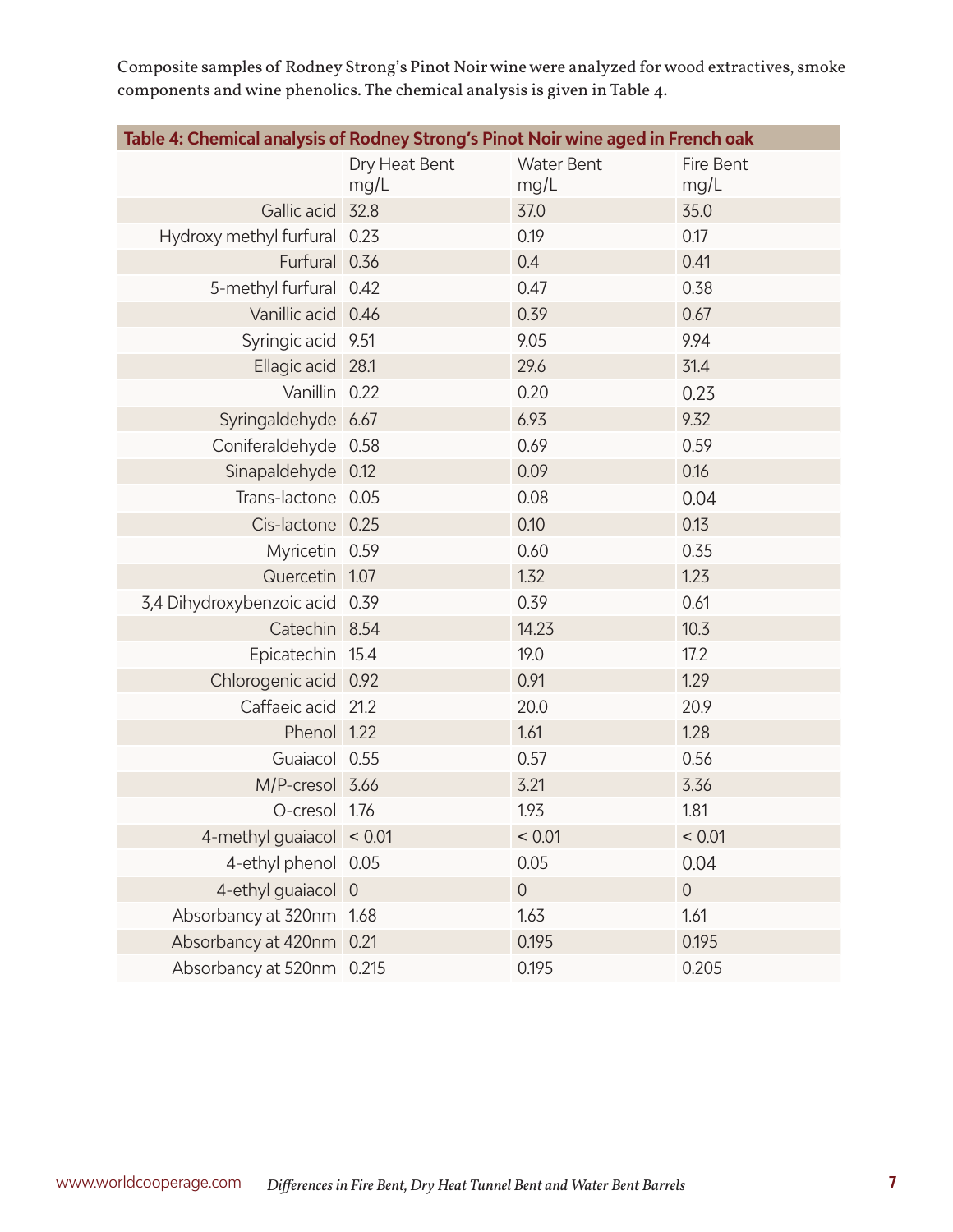Figure 5 shows vanillin concentration. As with the Benziger trial, the wine made in the fire bent barrels contained more vanillin than the tunnel bent. The water bent barrel released the least vanillin to the wine.



*Figure 5: Vanillin in Pinot Noir wine matured in French oak*

The wine from the water bent barrel contained the most gallic and ellagic acid, oak tannin hydrolysis products while the dry heat bent sample contained the least. The tunnel bent barrel produced wine with more oak lactones than the fire bent. This result agrees with the Benziger trial. In this trial there was not a significant difference in the sugar caramelization products from hemicellulose degradation.

Composite samples of Sebastiani's and Rodney Strong's wine were tasted at the 4th International Barrel Symposium. Preference scores are presented for Sebastiani's preference test in Table 5.

| <b>Table 5: Results for Sebastiani's Chardonnay</b> |            |  |  |
|-----------------------------------------------------|------------|--|--|
|                                                     | Preference |  |  |
| <b>SONOMA COUNTY</b>                                |            |  |  |
| Water bent 45%                                      |            |  |  |
| Fire bent 55%                                       |            |  |  |
| LODI                                                |            |  |  |
| Water bent 46%                                      |            |  |  |
| Fire bent 54%                                       |            |  |  |

A small preference for fire bent barrels is seen here. However, it has not proven statistically significant.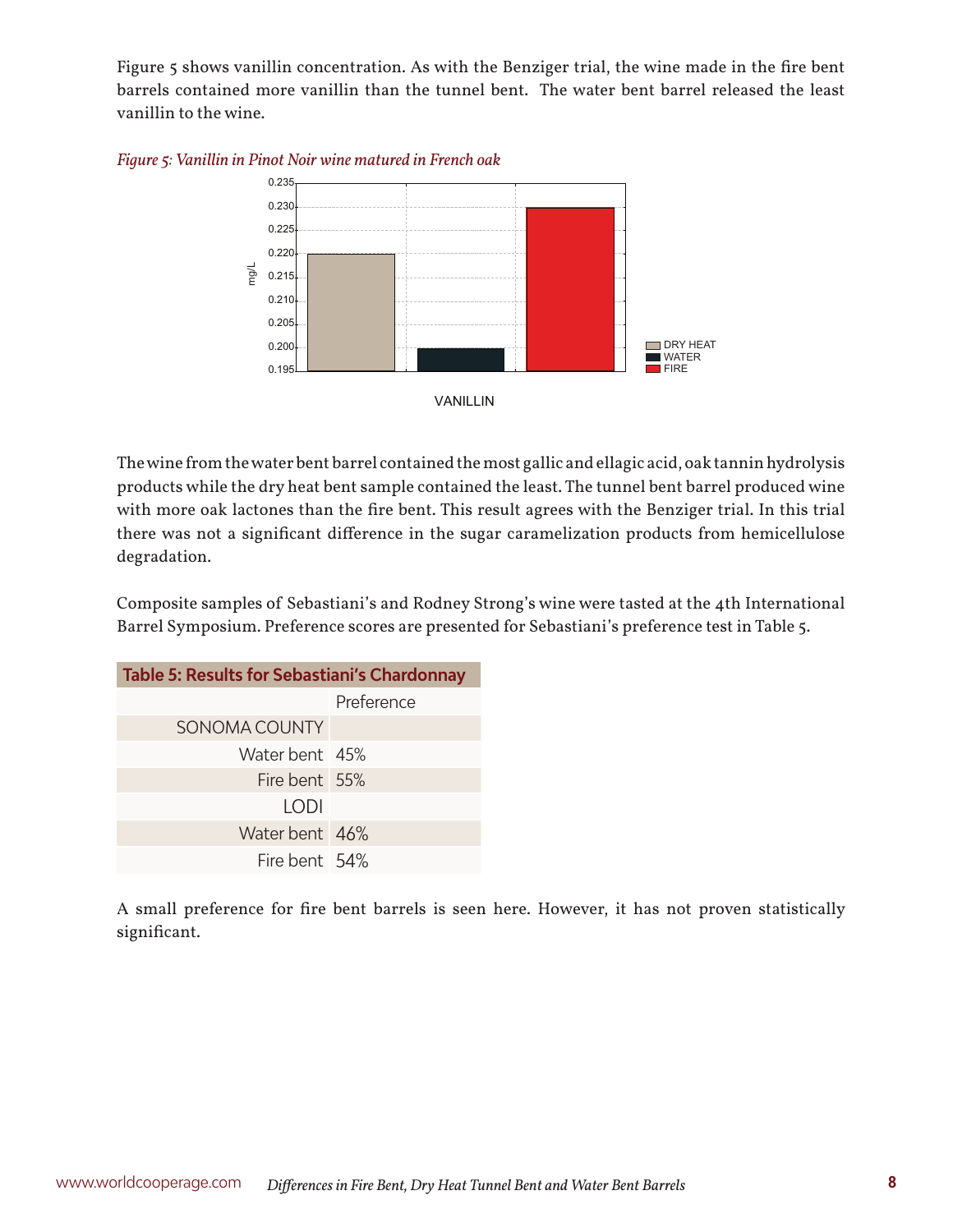| Table 6: Sensory data for Pinot Noir wine from the<br><b>4th International Barrel Symposium</b> |               |                   |           |  |
|-------------------------------------------------------------------------------------------------|---------------|-------------------|-----------|--|
|                                                                                                 | Dry Heat Bent | <b>Water Bent</b> | Fire Bent |  |
| Fruity 3.8                                                                                      |               | 3.9               | 3.7       |  |
| Vanilla 3.4                                                                                     |               | 3.2               | 3.2       |  |
| Lactone 2.8                                                                                     |               | 3.1               | 2.9       |  |
| Toasty 4.4                                                                                      |               | 3.2               | 3.6       |  |
| Smoky* 4.6                                                                                      |               | 3.0               | 3.3       |  |
| Sulfury 1.3                                                                                     |               | 1.1               | 1.2       |  |
| Spicy 3.5                                                                                       |               | 3.3               | 3.3       |  |
| Sweet 2.6                                                                                       |               | 2.7               | 2.7       |  |
| Tart 2.8                                                                                        |               | 2.9               | 2.7       |  |
| Bitter 2.8                                                                                      |               | 3.7               | 3.0       |  |
| Astringent 3.1                                                                                  |               | 3.5               | 3.5       |  |
| TIA (Aroma) 4.2                                                                                 |               | 3.6               | 3.9       |  |
| TIF (Flavor) 4.2                                                                                |               | 4.1               | 4.4       |  |
| Complexity 3.8                                                                                  |               | 3.9               | 4.5       |  |

The only descriptor found to be scored significantly different was smoky. The tunnel bent barrels made the smokiest wines. Chemically it contained the most o/p-cresol, which is known to have a very smoky aroma. Toasty scores were nearly significant and these indicated the dry heat tunnel bent and fire bent samples were toastier than the water bent. Table 7 lists the preference scores from the tasting.

| <b>Table 7: Results for Rodney Strong's Pinot Noir</b> |            |  |  |
|--------------------------------------------------------|------------|--|--|
|                                                        | Preference |  |  |
| Dry heat bent 35%                                      |            |  |  |
| Water bent 23%                                         |            |  |  |
| Fire bent 42%                                          |            |  |  |

The wine from fire bent barrels was preferred although the majority was less than the last Symposium's results when Chardonnay was tested. The wine from the water bent barrels was least preferred. Perhaps Pinot Noir from this region does not show well from water bent barrels. It may better suit other varietals or regions.

## **CONCLUSION**

Heat is applied to soften the oak staves for bending. Currently three techniques are in common use: hot water, direct flame and dry heat. The bending technique will influence the flavor of the barrel.

Water bending is perhaps the gentlest method. The wood's temperature will not rise above 180°C, the temperature of the water. At this temperature very little caramelization of the wood sugars will take place since they begin to caramelize above 200°C. Tannins are destroyed at lower temperatures